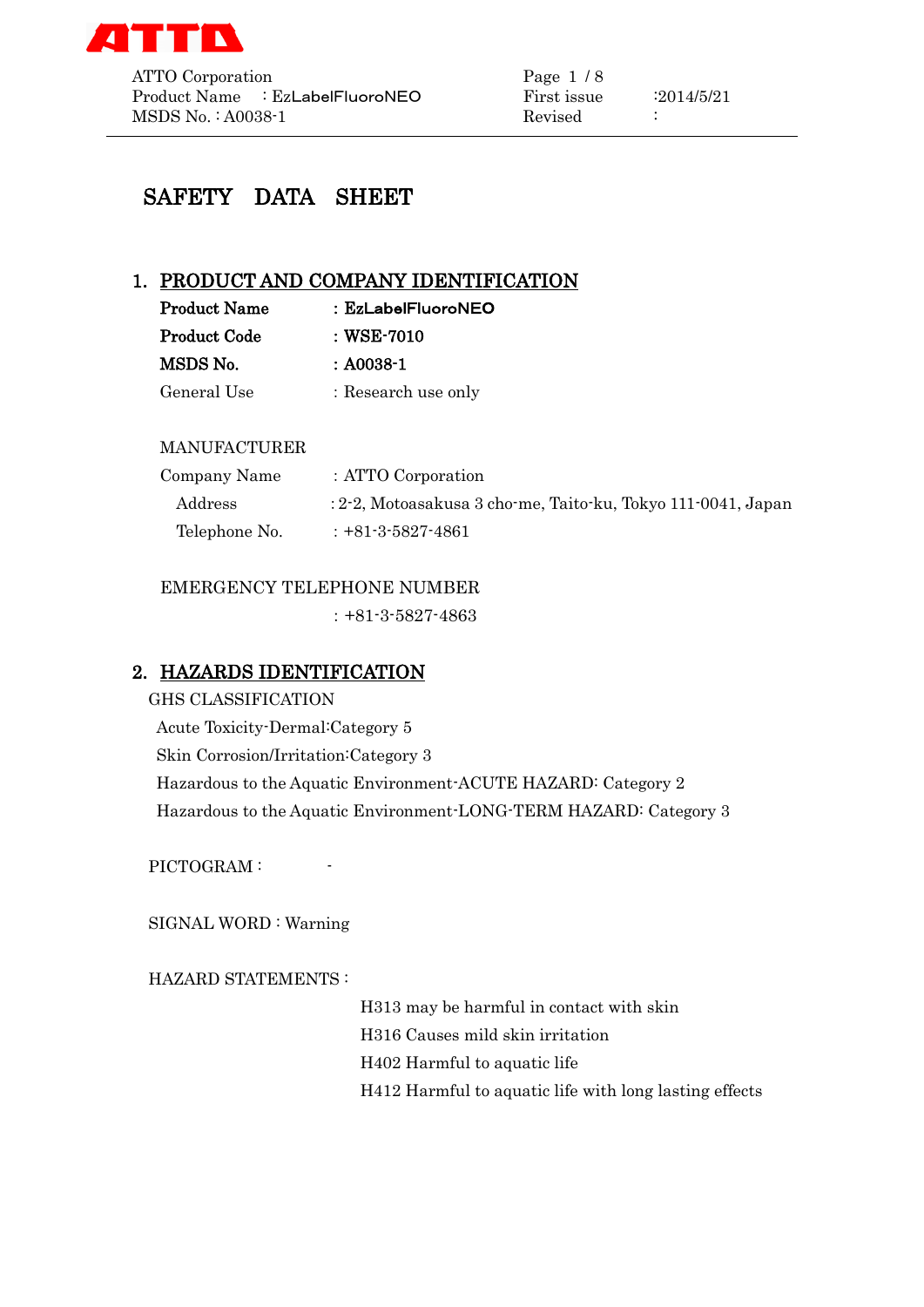

ATTO Corporation Page 2 / 8 Product Name : EzLabelFluoroNEO First issue : 2014/5/21 MSDS No. : A0038-1 Revised :

#### PRECAUTIONARY STATEMENTS

Prevention: P273 Avoid release to the environment

Response: P312 Call doctor if you feel unwell

P332+P313 If skin irritation occurs:Get medical advice/attention

Disposal: P501 Dispose of contents/container in accordance with local/regional/national/international regulations.

### 3. COMPOSITION/ INFORMATION ON INGREDIENTS

| WSE-7010 EzLabel Fluoro Neo: Mixtures                                                |                     |                         |                  |
|--------------------------------------------------------------------------------------|---------------------|-------------------------|------------------|
| Sample Buffer                                                                        |                     |                         |                  |
| <b>Chemical Name</b>                                                                 | $wt$ <sup>(%)</sup> | <b>Chemical Formula</b> | CAS Registry No. |
| SodiumdodecvIsulfate                                                                 | 8.0%                | CH3(CH2)11OSO3Na        | $151 - 21 - 3$   |
|                                                                                      |                     |                         |                  |
| <b>RIPA Lysis buffer</b>                                                             |                     |                         |                  |
| <b>Chemical Name</b>                                                                 | $wt$ <sup>(%)</sup> | <b>Chemical Formula</b> | CAS Registry No. |
| Poly(oxy=1,2-ethanediyl), .alpha.-[(1,1,3,3-tetramethylbutyl)phenyl]-.omega.-hydroxy | 1.0%                | (C2H4O)nC14H22O         | $9036 - 19 - 5$  |
|                                                                                      |                     |                         |                  |

### 4. FIRST AID MEASURES

| <b>GENERAL ADVICE</b> | : Wash off immediately with soap and plenty of water. In the        |  |
|-----------------------|---------------------------------------------------------------------|--|
|                       | case of respirable dust and/or fumes, use self-contained            |  |
|                       | breathing apparatus and dust impervious protective suit. Use        |  |
|                       | personal protective equipment.                                      |  |
| <b>INHALATION</b>     | : Move victim to fresh air. If breathing is difficult, give oxygen. |  |
|                       | If irritation persists, consult a physician.                        |  |
| <b>EYE</b>            | : Remove any contact lenses at once. Flush eyes well with           |  |
|                       | flooding amounts of running water for at least 15 minutes.          |  |
|                       | Assure adequate flushing by separating the eyelids with             |  |
|                       | sterile fingers. If irritation persists, consult a physician.       |  |
| <b>SKIN</b>           | : Remove contaminated clothing. Wash thoroughly with soap           |  |
|                       | and water. If irritation persists, consult a physician.             |  |
| <b>INGESTION</b>      | : Rinse mouth, give plenty of water to dilute the substance.        |  |
|                       | Never give anything by mouth to an unconscious person.              |  |
|                       | Consult a physician.                                                |  |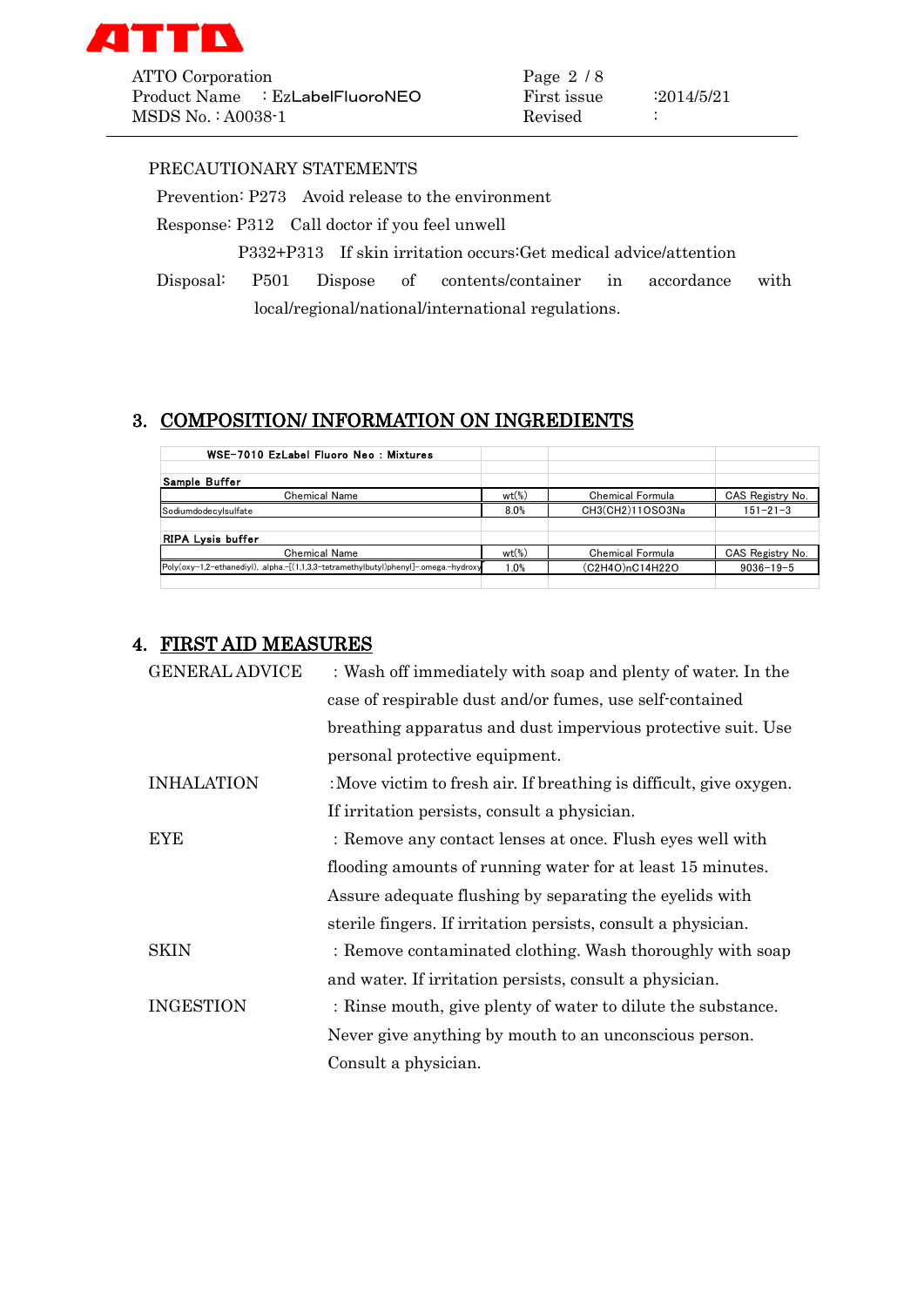

ATTO Corporation Page 3 / 8 Product Name : EzLabelFluoroNEO First issue : 2014/5/21  $MSDS No. : A0038-1$  Revised :

### 5. FIRE FIGHTING MEASURES

EXTINGUISHING MEDIA:Carbon dioxide, dry chemical, foam water. FIRE & EXPLOSION HAZARDS : Toxic, irritating fumes or smoke may be emitted. FIRE FIGHTING INSTRUCTIONS

:Self-contained breathing apparatus required.

Firefighters should wear the usual protective gear.

#### SPECIAL PROTECTIVE EQUIPMENT FOR FIREFIGHTERS

:Firemen should wear normal protective equipment(full bunker gear)and positive-pressure self-contained breathing apparatus.

#### 6. ACCIDENTAL RELEASE MEASURES

PERSONAL PRECAUTIONS

:Remove ignition sources and ventilate the area. In case of insufficient ventilation, wear suitable respiratory equipment. Avoid raising dust and avoid contact with skin and eyes.

#### ENVIRONMENTAL PRECAUTIONS

:Prevent spills from entering sewers, watercourses or low areas.

#### METHODS FOR CLEANING UP

:Do not touch spilled material without suitable protection . After materials completely picked up, wash the spill site with soap and water and ventilate the area. Put all wastes in a plastic bag for disposal and seal it tightly. Remove clean, or dispose of contaminated clothing.

#### 7. HANDLING AND STORAGE

| <b>HANDLING</b> | : Protect against physical damage. Avoid breathing dust.       |
|-----------------|----------------------------------------------------------------|
|                 | Wash thoroughly after handling. Keep out of reach of children. |
|                 | Avoid contact with skin, eyes and clothing.                    |
|                 | Handle material with suitable protection away from source of   |
|                 | heat or ignition and use non-sparking type tools.              |
| <b>STORAGE</b>  | : Store away from sunlight in well-ventilated dry place at     |
|                 | room temperature. Keep container tightly closed. Store away    |
|                 | from oxidizers.                                                |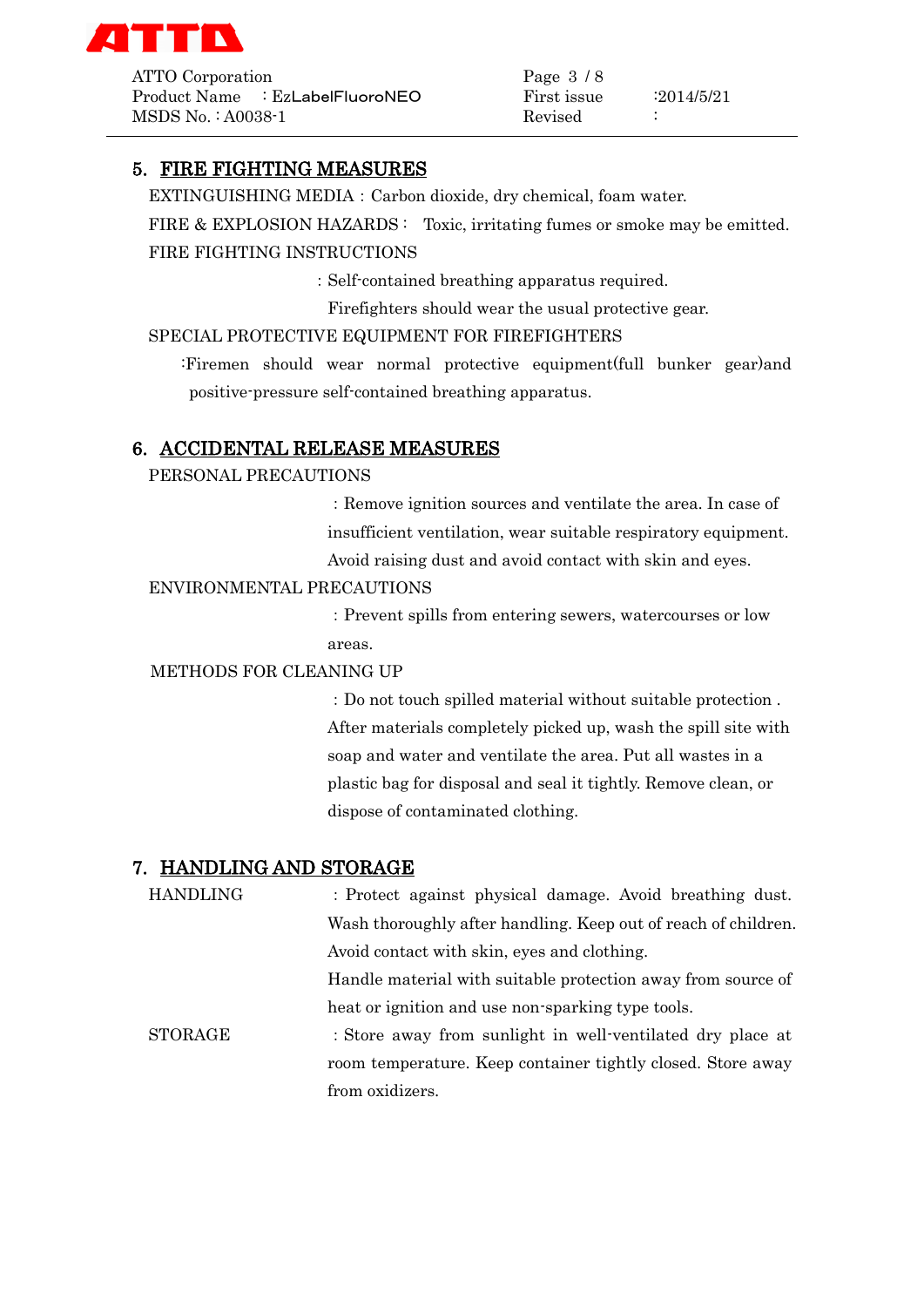

ATTO Corporation Page 4 / 8 Product Name : EzLabelFluoroNEO First issue : 2014/5/21 MSDS No.: A0038-1 Revised :

# 8. EXPOSURE CONTROLS / PERSONAL PROTECTION

#### ENGINEERING MEASURES

:Use exhaust ventilation to keep airborne concentrations below exposure limits.

Use only with adequate ventilation.

VENTILATION : Local Exhaust ; Necessary, Mechanical (General); Recommended

#### PERSONAL PROTECTION;

Respiratory protection

| : Use a NIOSH/MSHA or European Standard EN149          |  |
|--------------------------------------------------------|--|
| approved respirator if the vapor concentrations exceed |  |
| regulatory guidelines.                                 |  |
| : Chemical resistant gloves                            |  |
| : Safety glasses (Chemical goggles)                    |  |
| $\therefore$ Protective clothing                       |  |
| <b>CONTROL PARAMETER</b>                               |  |
| OSHA Final Limits: None established                    |  |
|                                                        |  |

 $ACGIH TLV(s)$  : None established

### 9. PHYSICAL AND CHEMICAL PROPERTIES

| Sample Buffer                             |                                              |  |
|-------------------------------------------|----------------------------------------------|--|
| Appearance                                | : liquid (clear)                             |  |
| Odor                                      | : Odorless                                   |  |
| pH                                        | $: 7.0 - 8.0$                                |  |
|                                           | Boiling Point / Boiling Range: Not available |  |
|                                           | Melting Point / Melting Range: Not available |  |
| Decomposition Temperature : Not available |                                              |  |
| Flash Point                               | : Not available                              |  |
| Auto Ignition Temperature: Not available  |                                              |  |
| Flammability                              | : Not available                              |  |
| Explosive Properties: Not available       |                                              |  |
| Oxidizing Properties: Not available       |                                              |  |
| Vapor Pressure                            | : Not available                              |  |
| <b>Relative Density</b>                   | : Not available                              |  |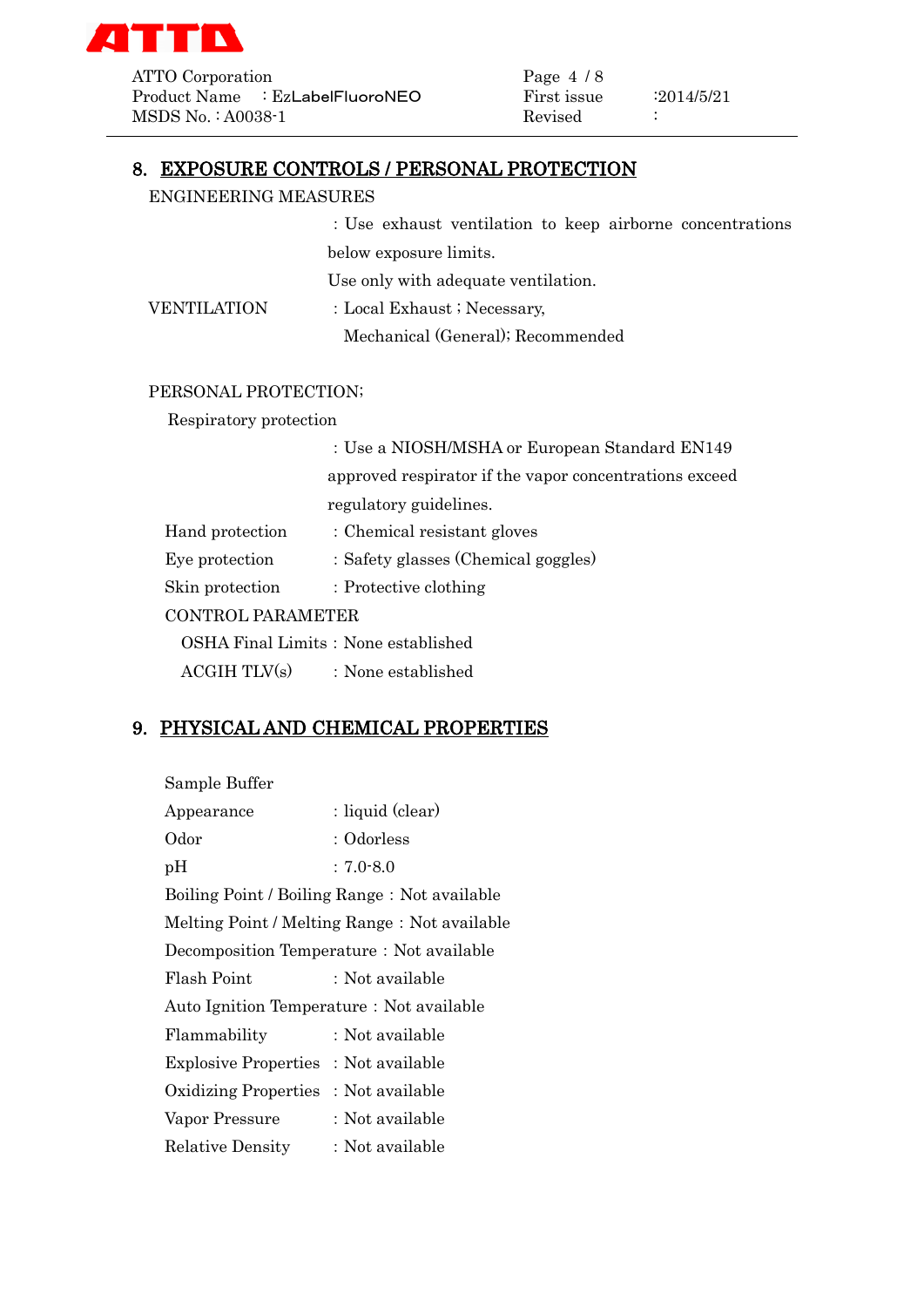

ATTO Corporation Page 5 / 8 Product Name : EzLabelFluoroNEO First issue : 2014/5/21 MSDS No. : A0038-1 Revised :

| Solubility                                               | : Not available  |  |
|----------------------------------------------------------|------------------|--|
| Partition Coefficient (n-octanol /water) : Not available |                  |  |
| Viscosity                                                | : Not available  |  |
| Vapor Density                                            | : Not available  |  |
| Evaporation Rate                                         | : Not available  |  |
|                                                          |                  |  |
|                                                          |                  |  |
| RIPA Lysis Buffer                                        |                  |  |
| Appearance                                               | : liquid (clear) |  |
| Odor                                                     | : Odorless       |  |
| pH                                                       | : $7 \sim 8$     |  |
| Boiling Point / Boiling Range                            |                  |  |
|                                                          | : Not available  |  |
| Melting Point / Melting Range                            |                  |  |
|                                                          | : Not available  |  |
| Decomposition Temperature                                |                  |  |
|                                                          | : Not available  |  |
| Flash Point                                              | : Not available  |  |
| <b>Auto Ignition Temperature</b>                         |                  |  |
|                                                          | : Not available  |  |
| Flammability                                             | : Not flammable  |  |
| Explosive Properties : Not available                     |                  |  |
| Oxidizing Properties: Not available                      |                  |  |
| Vapor Pressure                                           | : Not available  |  |
| <b>Relative Density</b>                                  | : Not available  |  |
| Solubility                                               | : Not available  |  |
| Partition Coefficient (n-octanol /water)                 |                  |  |
|                                                          | : Not available  |  |
| Viscosity                                                | : Not available  |  |
| Vapor Density                                            | : Not available  |  |
| <b>Evaporation Rate</b>                                  | : Not available  |  |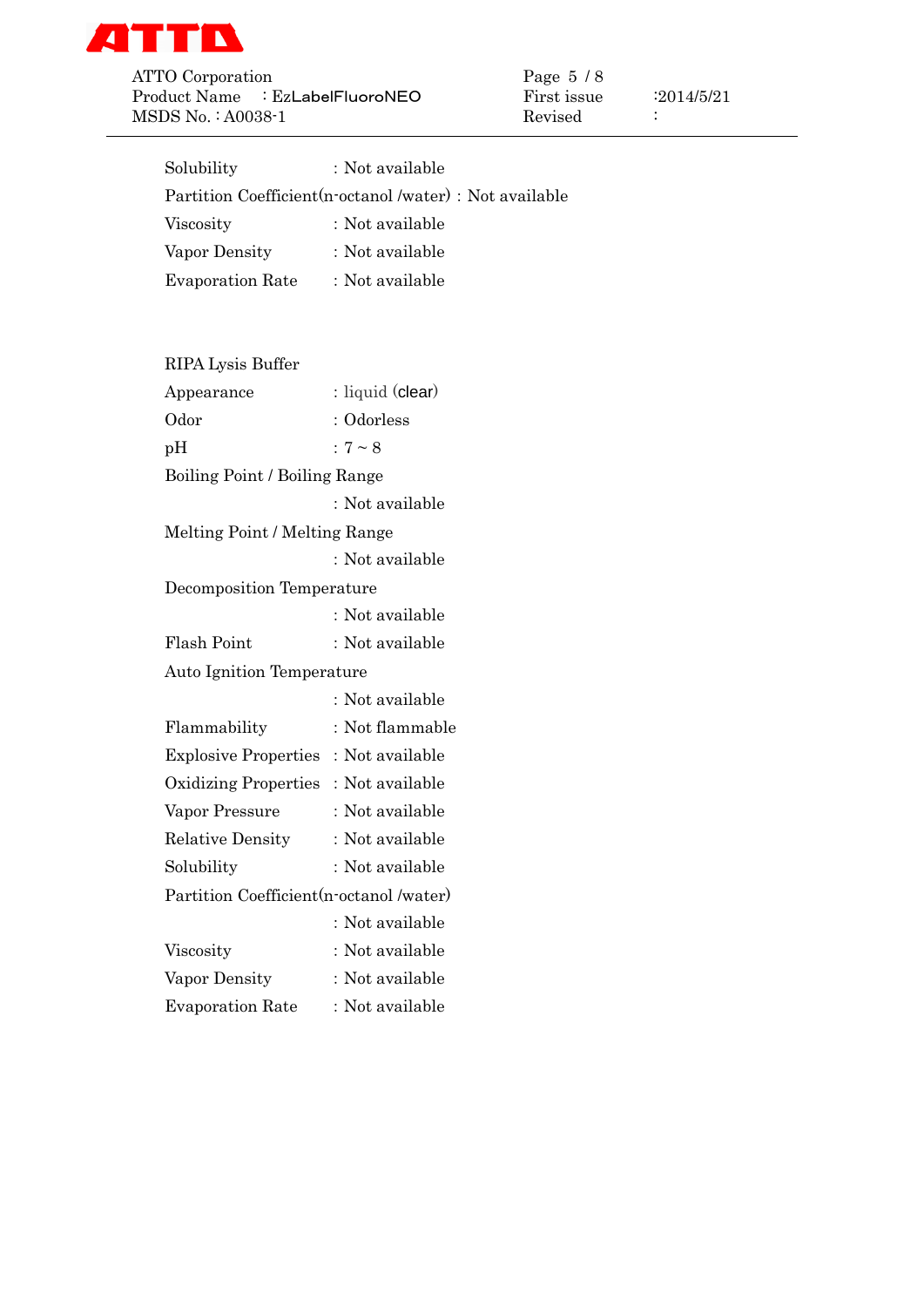

ATTO Corporation Page 6 / 8 Product Name : EzLabelFluoroNEO First issue : 2014/5/21  $MSDS No. : A0038-1$  Revised :

### 10.STABILITY AND REACTIVITY

CONDITIONS TO AVOID

:Sunlight, heat, open flames, high temperature, sparks,

static electrical charge and other ignition sources, moisture

```
STABILITY : Stable under recommended storage conditions.
```
MATERIALS TO AVOID: Oxidizers, alkalis, Strong Acids

HAZARDOUS REACTIONS / DECOMPOSITION PRODUCTS

:Carbon monoxide, Nitrogen oxide, sulfur oxides, methyl mercaptan and formaldehyde may be formed.

### 11.TOXICOLOGICAL INFORMATION

EzLabel Fluoro NEO : Not available

Sodium dodecyl sulfate ( CAS Registry No. 151-21-3)

ACUTE TOXICITY(oral/dermal/inhalation):

LD50(orl,rat): 1288mg/kg(FCTXAV 5,763,1967)

LC50(ihl,rat): 3900mg/m3/1H(BIOFX\* 23-3/1971)

SKIN CORROSION/IRRITATION : Skin; rabbit; 50mg/24H; Severe (BIOFX\* 23-3/71) EYE DAMAGE/EYE IRRITATION :

Eye; rabbit; 100mg/24H; Moderate(28ZPAK -,305,72)

Eye; human; 0.5%/47H; Mild(JIDEAE 11, 474, 1984)

RESPIRATORY OR SKIN SENSITIZATION : Not available

GERM CELL MUTAGENICITY :

DNA repair; E.coli; 12500 nl/well(MUREAV 158, 19, 1985)

DNA damage; rat; liver; 243µmol/L(EMMUEG 24, 181, 1994)

REPRODUCTIVE TOXICITY :

TDLo(skin,mouse): 480mg/kg(6-17 D preg)(TRENAF 27, 113, 1976)

STOT (SINGLE EXPOSURE) : Not available

STOT (REPEATED EXPOSURE) : Not available

ASPIRATION HAZARD : Not available

CARCINOGENICITY : Not available

ADDITIONAL INFORMATION ;

NTP : Not listed

IARC : Not listed

OSHA : Not listed

ACGIH : Not listed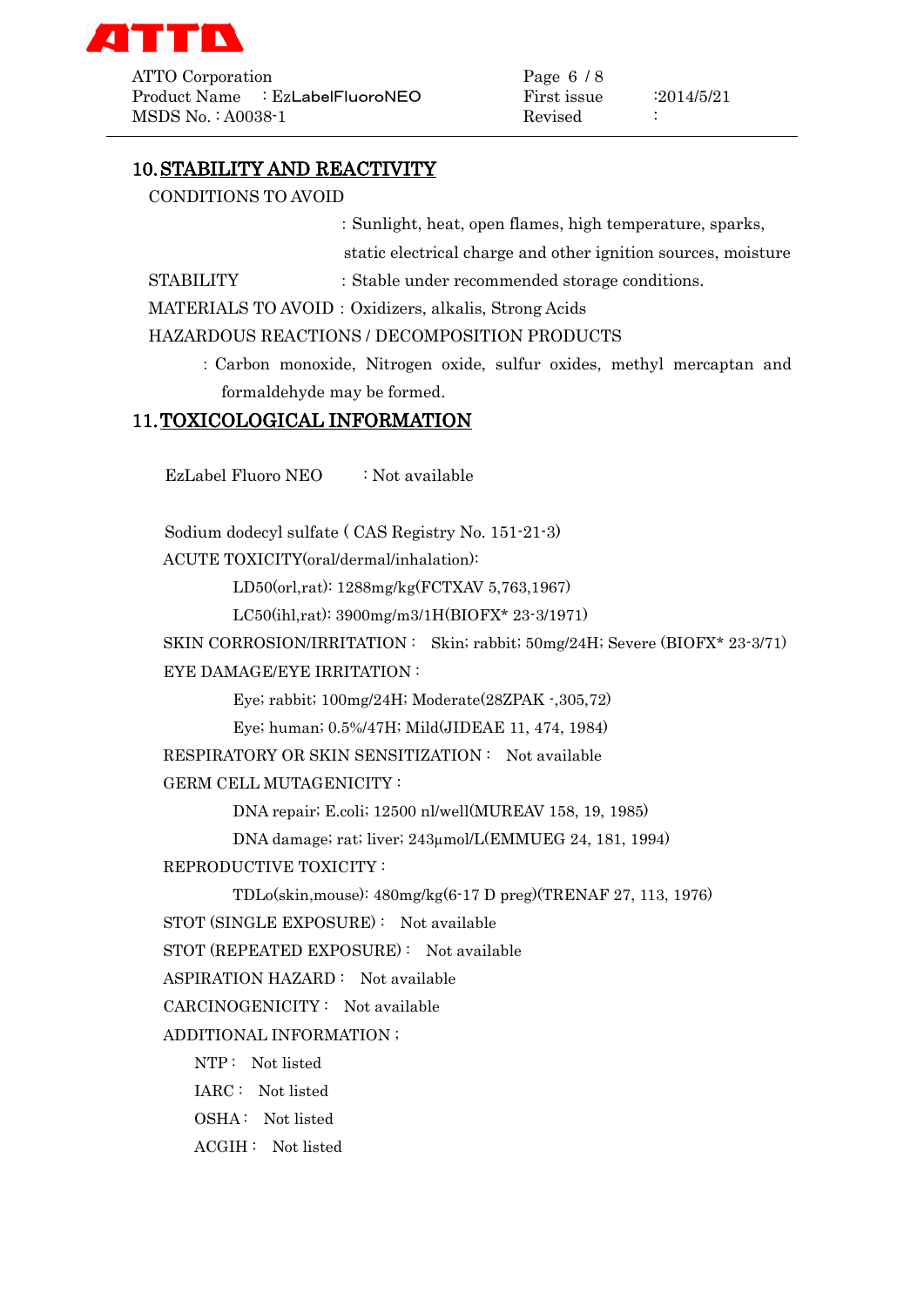

ATTO Corporation Page 7 / 8 Product Name : EzLabelFluoroNEO First issue : 2014/5/21  $MSDS No. : A0038-1$  Revised :

Poly(oxy-1,2-ethanediyl), .alpha.-[(1,1,3,3-tetramethylbutyl)phenyl]-.omega.-hydroxy-

( CAS Registry No. 9036-19-5)

ACUTE TOXICITY(oral/dermal/inhalation) :

LD50(orl,rat): 4190mg/kg(FCTOD7 22,665, 1984)

LD50(orl,mouse): 3500mg/kg(JAPMA8 38,428,1949)

LD50(ipr,rat): 770mg/kg(FCTOD7 22,665, 1984)

SKIN CORROSION/IRRITATION : Not available

EYE DAMAGE/EYE IRRITATION : rabbit; 1%; Severe(JQAPMA8 38,428,1949)

RESPIRATORY OR SKIN SENSITIZATION : Not available

GERM CELL MUTAGENICITY : DNA inhibition; human; lymphocyte;

5ppm(ENPBBC 5,84,1975)

| <b>TOXIC TO REPRODUCTION</b>            | : Not available |
|-----------------------------------------|-----------------|
| STOST-SINGLE EXPOSURE                   | : Not available |
| STOST-REPEATED EXPOSURE : Not available |                 |
| <b>ASPIRATION TOXICITY</b>              | : Not available |
| CARCINOGENICITY                         | : Not available |
|                                         |                 |

ADDITIONAL INFORMATION ;

- NTP : Not listed
- IARC : Not listed
- OSHA : Not listed
- ACGIH : Not listed

### 12.ECOLOGICAL INFORMATION

Sodium dodecyl sulfate ( CAS Registry No. 151-21-3) ECOTOXICITY : Not available PERSISTENCE AND DEGRADABILITY : Not available BIOACCUMULATION POTENTIAL : Not available MOBILITY IN SOIL : Not available